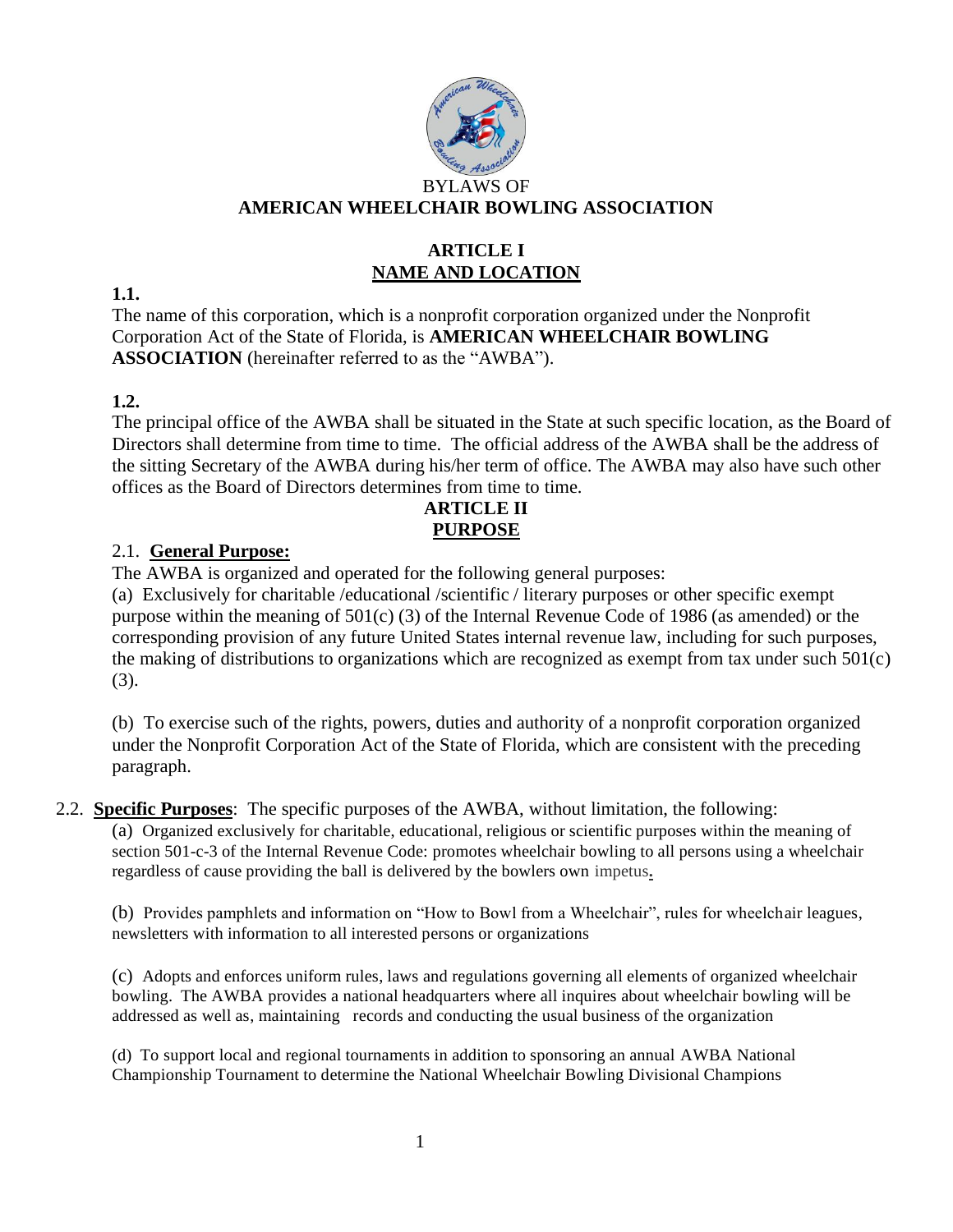#### **ARTICLE III MEMBERSHIP**

# 3.1. **Qualifications For Membership**.

The members of the AWBA shall consist of such persons as:

- 1) Apply for membership on a form approved by the Board of Directors
- 2) Are members in good standing of the United States Bowling Congress
- 3) Subscribe to the purposes and goals of the AWBA
- 4) Agree to abide by the Bylaws of the AWBA as amended from time to time

5) Who are physically challenged, regardless of cause, to the extent ambulation without prosthetic devices or manual aid is seriously limited, is eligible for membership in the AWBA.

## 3.2. **Classes of Members**:

The membership of the AWBA shall be divided into four classes: regular members, junior/student members, Life members and associate members.

(a) **Regular Members**: Regular members include all members who pay annual dues as determined and approved by the board of directors. He/she shall have the option of purchasing a life membership by paying dues as applicable at that time as dictated by the board.

(b) **Junior/Student Members**: Junior/Student members to include members who are between the ages of 13 and 20 with no dues payable to the AWBA. In accordance with USBC Rule 400, such members may participate in sanctioned AWBA singles events, any awards will be in the form of scholarship (SMART Fund). A plaque, trophy, or merchandise less than \$500 may also be awarded.

(c) **Life Member**: Life memberships shall continue for the life of the member provided he/she is not suspended or expelled through due cause, by the AWBA board of directors or the Untied States Bowling Congress (USBC). The Board of Directors will dictate the one time fee.

(d) **Associate Members**: Associate members include all members of the AWBA who are neither regular members, Life members, nor student members. Associate members are entitled to receive our newsletter, attend AWBA meetings as non-voting members, assist in fund raising activities, and any other activity to further the purpose and objectives of the AWBA.

3.3. **Voting Rights**: Each member in good standing shall be entitled to cast one vote with respect to those matters submitted to the members for action or approval. There shall not be any voting of members by proxy. Associate and Junior/Student members shall have no voting rights. Votes may be taken by voice, by a show of hands or by written ballot. Voting members shall have no right to cumulate their votes.

# 3.4. **Membership Dues**:

All members shall pay annual membership dues to the AWBA in such amounts and in such manner as the Board of Directors determines from time to time. Dues will be paid to the treasurer of the AWBA. Annual dues are due and payable on the August  $1<sup>st</sup>$  of each year and members will be permitted to pay their dues at any time within ninety-one (91) days thereafter. Each member will receive notice of dues payable. Should a member dues not be paid by the  $91<sup>st</sup>$  day, the member will not be allowed to participate in any sanctioned AWBA event until such dues are brought current. The Treasure will notify tournament directors of those members in arrears to avoid conflict. Members terminated because of non-payment of dues may reactivate their membership in the AWBA within two years after such termination by the payment of all current and past due membership dues. Members terminated because of resignation or for non-payment of dues in excess of two years may renew their membership only by re-application for membership in the AWBA.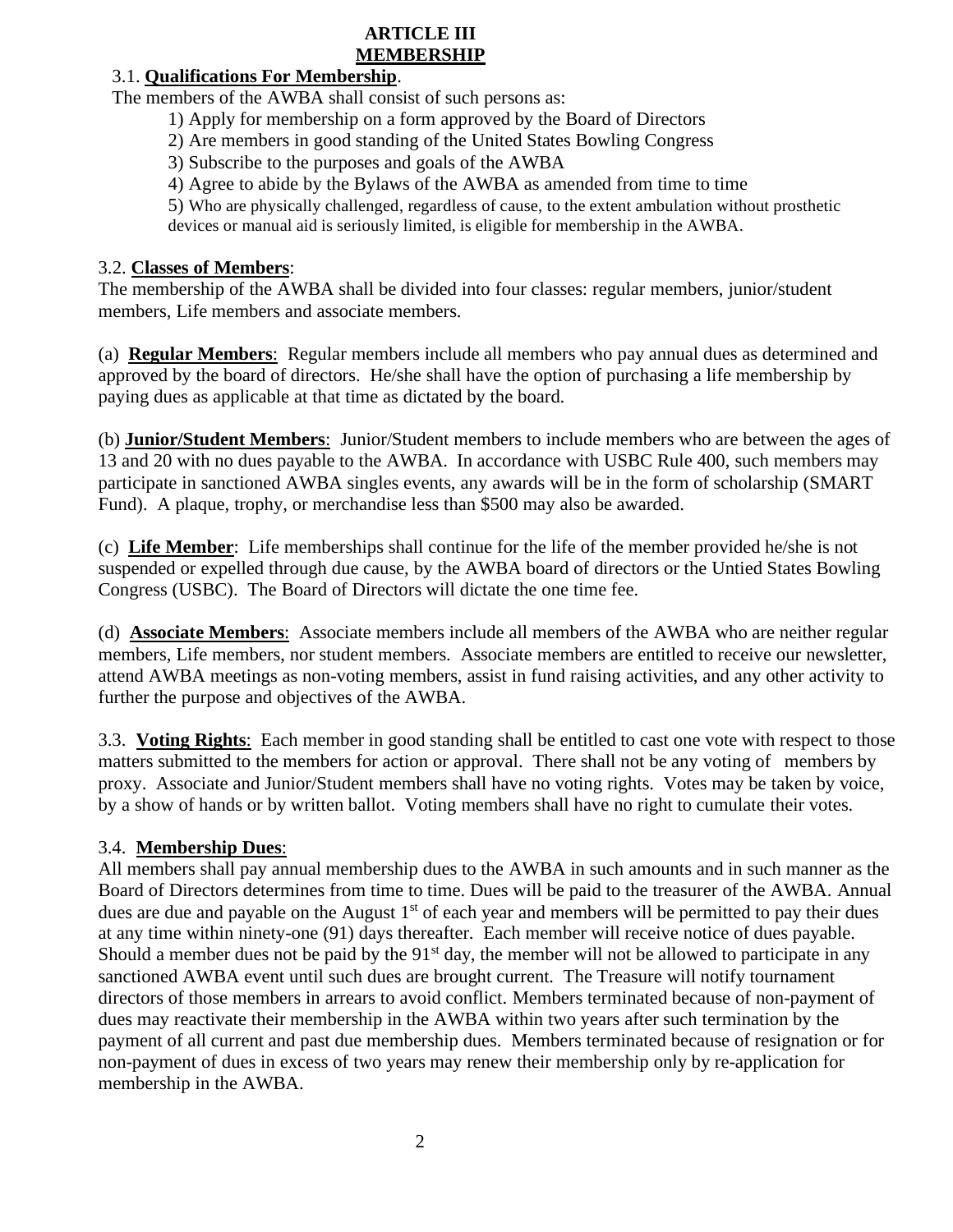3.5. **Meetings of Members**: The annual meeting of the voting members shall be held on the Wednesday immediately preceding the annual National Tournament, and shall be held at the tournament site. The meeting shall be called to order no later than 10 AM of the day scheduled.

#### 3.6. **Membership Ratification**:

Members will be informed at the annual meeting of the actions taken by the BOD and will vote on any changes to the constitution or bylaws should any such changes be offered . Such changes will be adopted or rejected by a simple majority of those attending the general membership meeting. They may ask questions regarding the operation or actions of the BOD at their annual meeting. The Chairperson will not entertain motions from the floor to alter, change, or modify existing rules or regulations as those are out of order**. Members may offer proposals that will be reviewed by the BOD on a quarterly basis, or at the annual meeting of the subsequent year**

## 3.7. **Quorum**:

A quorum for the Annual meeting shall consist of one-third of the membership bowling in or attending the National Tournament.

## 3.8. **Member Tournament Participation**:

 Those members participating in AWBA/USBC Sanctioned events must be a member in good standing with the United States Bowling Congress, the governing body of bowling. Each member when registering for a tournament must have in his/her possession both his/her current USBC and AWBA membership cards for inspection. **Failure to due so could result in the entry application being rejected or any prize money won forfeited by the participate**

## **3.9. Termination of Membership:**

The membership of each member of the AWBA will terminate upon the member's death, resignation, or failure to pay dues as next described. Unless otherwise determined by the Board of Directors, each member's membership will immediately terminate if his or her membership dues have not been paid within ninety-one (91) days after such member's dues were due.

#### **3.10. Suspension and Expulsion:**

Any member may be suspended or expelled from membership with or without cause upon the affirmative vote of at least *THE MAJORITY of THE BOD* if, in the discretion of the Board as indicated by such vote, such suspension or expulsion would be in the best interests of the AWBA. Nothing in these Bylaws shall be construed as granting to any member a continued membership or expectation of membership in the AWBA. Any member conducting him/herself to acts that bring less than professional actions and/or continued violations of the AWBA's bylaws shall be considered for immediate expulsion *WITHOUT OBTAINING THE AFFIRMATIVE VOTE OF THE MAJORITY OF THE BOD.*

#### 3.11**.Special Memberships**

(a) **Distinguished Life Member**: The AWBA may by a vote of two-thirds of the BOD elect one AWBA member at the annual meeting to the status of "Distinguished Life Member". To be eligible, an individual must have been a member in good standing in the AWBA for a minimum of five (5) consecutive years and have made a worthy or outstanding contribution of time and effort on behalf of the AWBA. A single effort is not enough, however membership may be awarded to officers, directors (past or present) or any member deemed worthy by the BOD. Distinguished Life Members shall have the right to sit with the BOD and shall have full voting rights for a period of two (2) years. Honorees will be so identified at the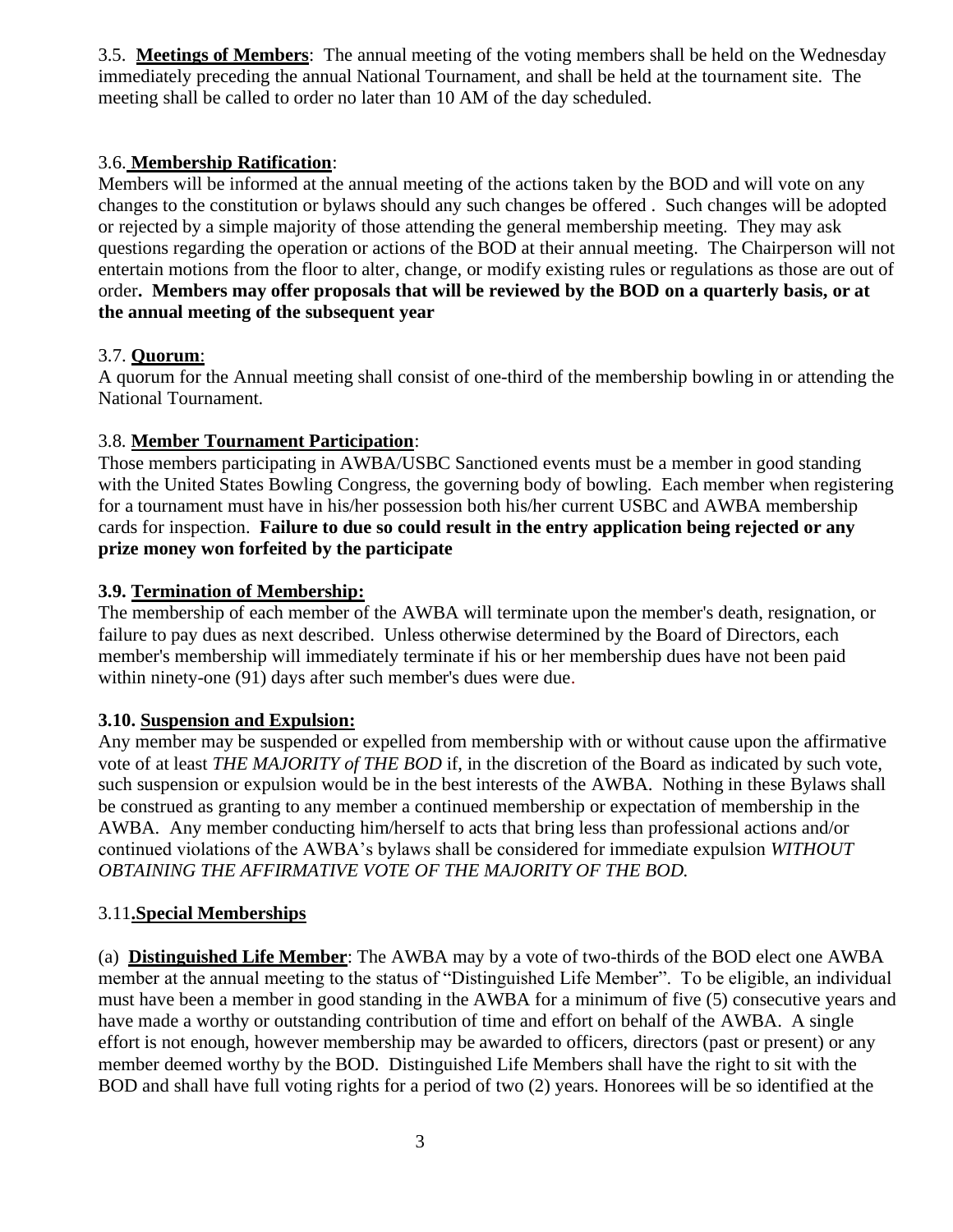National Tournament Awards banquet and be presented with a recognition plaque at that time.

(b) **Honorary Life Membership**: Upon majority approval of the BOD, the BOD may grant to any person, male or female who in the opinion of the BOD has made outstanding contributions of time or money in unselfish support of the association. Such memberships shall be granted without voting privileges.

(c) **Published Recognition**: The names of Distinguished Life and Honorary Life Members shall be printed within the official program book of the annual National Tournament, under the proper heading of such acknowledgements.

## **ARTICLE IV DIRECTORS**

## 4.1. **Voting by Mail**:

The election of officers and directors to November 8 of each year. The annual election of directors by the voting members of the AWBA shall take place by mail. Ballots shall be mailed to all voting members not less than ninety (90) days before such Winter Board of Director meeting. The secretary shall send said members a ballot. The ballot shall include a brief biography of the person and designate whether he/she was named by the nominating committee or by petition. Each qualified member in good standing shall be entitled to one vote on the ballot for four (4) directors of their choosing. Voting shall close at least 60 days prior the Winter board of directors meeting and all ballots received by the election subcommittee after the expiration date specified on the ballot shall be voided

## 4.2. **BOD Annual Meeting**:

The annual meeting of the BOD shall be held on the Monday immediately preceding the annual National Tournament, and shall be held at the tournament site. Notice of the meeting shall be issued by the Secretary at least thirty (30) days prior to the meeting date, and all BOD members shall be provided an agenda, as well as all pertinent information necessary to allow them to adequately prepare for the meeting. Attendance is mandatory for all BOD members unless he/she is physically unable to attend and **has contacted the Chairperson** of such circumstances that would excuse his/her attendance. A quorum shall consist of a minimum of one officer and nine (9) voting members entitled to sit in session. Any AWBA member in good standing may observe the BOD meeting. Each director is entitled to one vote on issues involving the AWBA.

#### **4.3. Powers:**

Subject to any limitations of the Articles of Incorporation, the Florida Nonprofit AWBA Act or these Bylaws, all corporate powers shall be exercised by, or under the authority of, and the Board of Directors shall control the business and affairs of the AWBA. Without prejudice to such general powers, but subject to the same limitations, it is hereby expressly declared that the directors shall have the following powers:

**(a)** To appoint and remove all officers of the AWBA subject to such limitations as may appear in the Bylaws, and to prescribe such powers and duties for officers as may not be inconsistent with law, with the Articles of Incorporation, or the Bylaws.

(b) To conduct, manage and control the affairs of the AWBA, and to make such rules and regulations therefore, not inconsistent with law, or with the Articles of Incorporation, or the Bylaws, as they may deem best.

**( c)**To designate any place for the holding of any Board of Directors meeting, to change the principal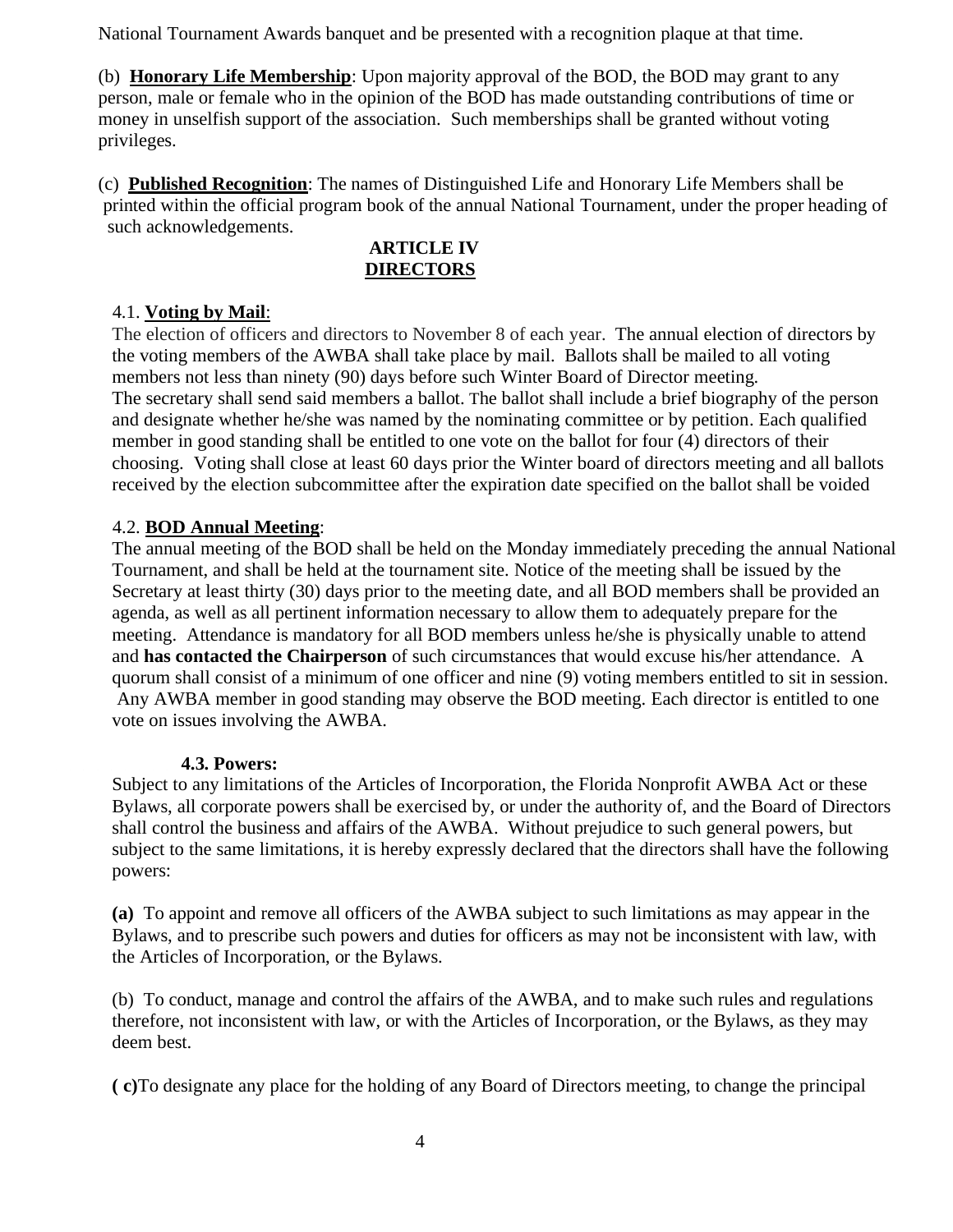office of the AWBA for the transaction of its business from one location to another; to adopt make and use a corporate seal and to alter the form of such seal from time to time, as, in their judgment, they may deem best, provided such seal shall at all times comply with the provisions of law.

**(d)** The BOD shall carry out and enforce all the provisions, objects and purposes of the association and shall direct the transactions of its business, which shall be consistent with the current or established policies and rules of the association. The BOD shall exercise its right of management and shall have the power to hear and determine all protests arising from, or because of, a misconception of the terms and conditions or the constitution, bylaws, rules and/or regulations. The BOD shall have the power to suspend, expel, or otherwise discipline any member of violation of association policies or rules. The BOD shall have the authority to conduct a hearing of any association officer, BOD member, or association member charged with conduct detrimental to the association, and shall be empowered to expel such officer, director or association member upon proof of such charges.

(e) The board shall further be empowered to act for and on behalf of the association in setting policies or procedures not fully covered in the constitution, rules and/or regulations.

(f) To borrow money and incur indebtedness for the purpose of the AWBA and to cause to be executed and delivered therefore, in the AWBA's name, promissory notes, bonds, debentures, deeds of trust, mortgages, pledges, hypothecations or other evidences of debt, and securities thereof.

(g) To manage in such manner as they may deem best, all funds and property, real and personal, received and acquired by the AWBA, and to distribute, loan or dispense the same or the income and profits there of.

(h) To create such trusts, foundations, and subsidiaries, as the Board of Directors shall deem necessary and to appoint the trustees, directors, or other governing officials of such legal entities.

 (i) The board shall further be empowered to act for and on behalf of the association in setting financial policies or procedures not fully covered in the constitution, rules and/or regulations.

 (j) The authorized signatures to manage the investment accounts of the association are the Chairperson, Vice Chairperson, and the secretary/treasurer. Two of the three signatures are required for all transactions

#### **4.4. Number of Directors:**

The number of directors constituting the entire Board shall be a maximum of fifteen 4 as fixed by resolution of the Board. Subject to the foregoing, the number of directors may be determined from time to time by action of the Board of Directors, provided that any action by the Board of Directors to effect such increase above the maximum or decrease below the minimum shall require the vote of at least twothirds (b) of all directors then in office. No decrease in the number of directors shall shorten the term of any director then in office.

#### **4.5. Qualifications for Office:**

Every director must be a member in good standing of the AWBA. Each director must be a U.S. citizen. No person who is holding public office is eligible to be a director. Each director is to be selected for knowledge of the charitable needs of the AWBA, shall serve without compensation, the willingness and ability to serve and the commitment to attend the annual meeting. Directors appointed by the holder of any office or an officer or board of any other organization are to act in their own right and not as a representative of any interest or group. Each director shall be at least 18 years of age.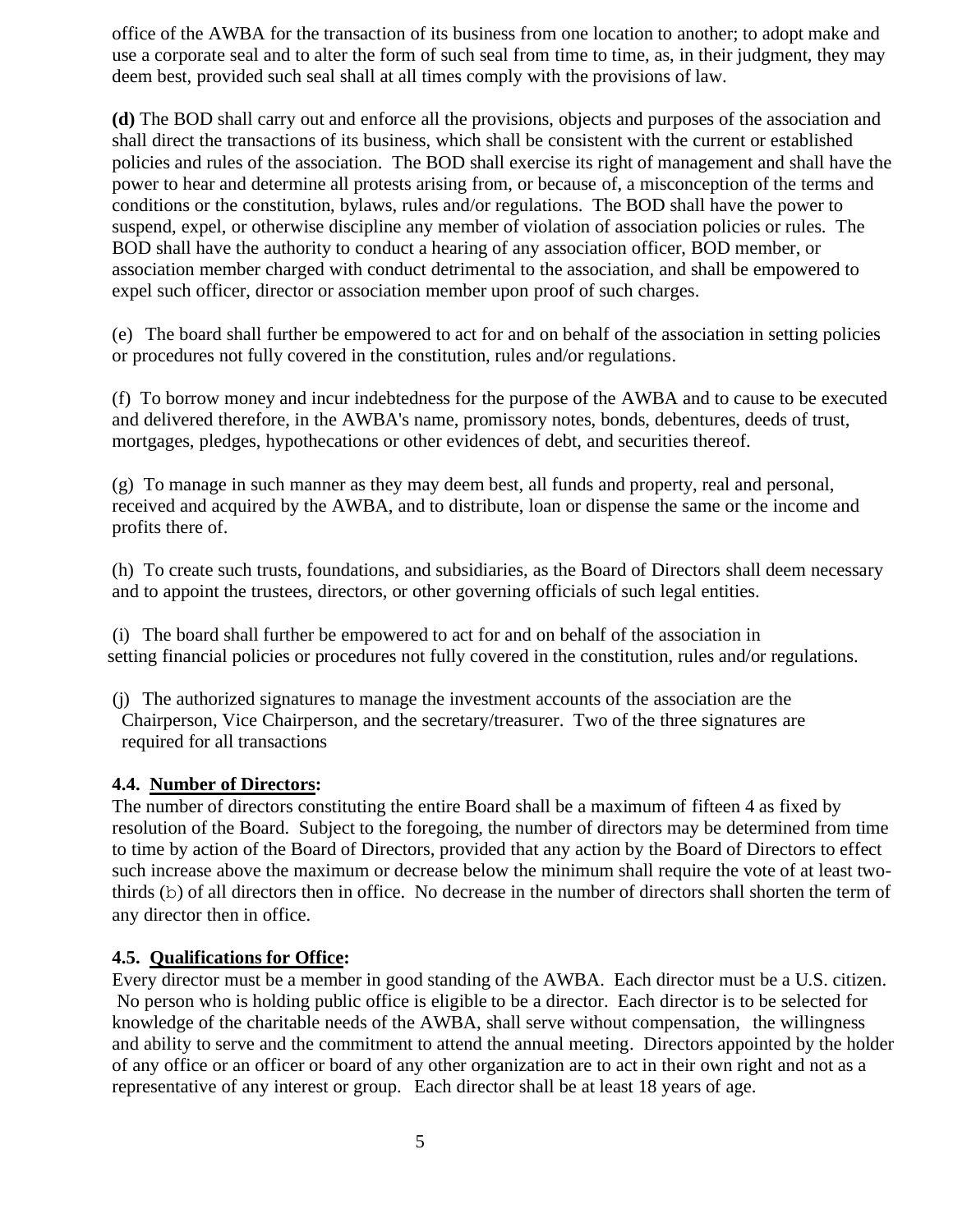#### 4.6. **Election of Directors**:

All directors shall be elected by the voting members of the AWBA. The term of each director, upon being elected to office, shall begin at January 1<sup>st</sup> of the year in which they were elected.

# 4.7. **Term of Office**:

The regular term of office for each director shall be 3 years, unless sooner terminated by death, incapacity, resignation or removal. All directors shall hold office until the expiration of the term for which each was elected, until a successor has been duly elected and qualified, or until the director's prior resignation or removal as hereinafter provided. Each director may serve a total of 2 three-year term. A director may choose to offer him/her self for election again to the board after a 1-year period has passed.

4.8. **Staggering of Terms**: The terms of the directors shall be staggered. In order to stagger the terms of directors, as close as possible to one-third (a) of the directors shall be selected each year.

## **4.9. Removal, Resignation:**

Any director may resign from office at any time by giving written notice thereof to an officer of the AWBA. Any director may be removed with or without cause by a two-thirds (b) vote of all of the other directors then in office.

Cause for removal exists (without limiting other causes for removal) whenever a director:

(a) Fails to attend TWO (2) consecutive regular meetings of the Board of Directors, notwithstanding that he or she otherwise qualifies for office

- (b) Is convicted of a felony
- (c) Has committed a material breach of his or her fiduciary duty
- (d) Has committed an act of moral turpitude
- (e) Ceases to be a member in good standing of the AWBA while in office as a director.

**4.10. Existence of Vacancies**: A vacancy in the Board of Directors exists in case of the happening of any of the following events:

- (a) The death, incapacity, resignation, or removal of any director.
- (b) The authorized number of directors is increased.

#### **4.11**. **Filling of Vacancies**:

Any vacancy occurring on the Board of Directors will be filled by the Chairperson to serve the unexpired term of an elected director who, for whatever reason, cannot fulfill his/her term.

#### **4.12. Place and Number of Meetings:**

Meetings of the Board of Directors shall be held at any place, which has been designated from time to time by resolution of the Board or by written consent of all directors. The Board shall hold at least THREE (3) meetings each calendar year.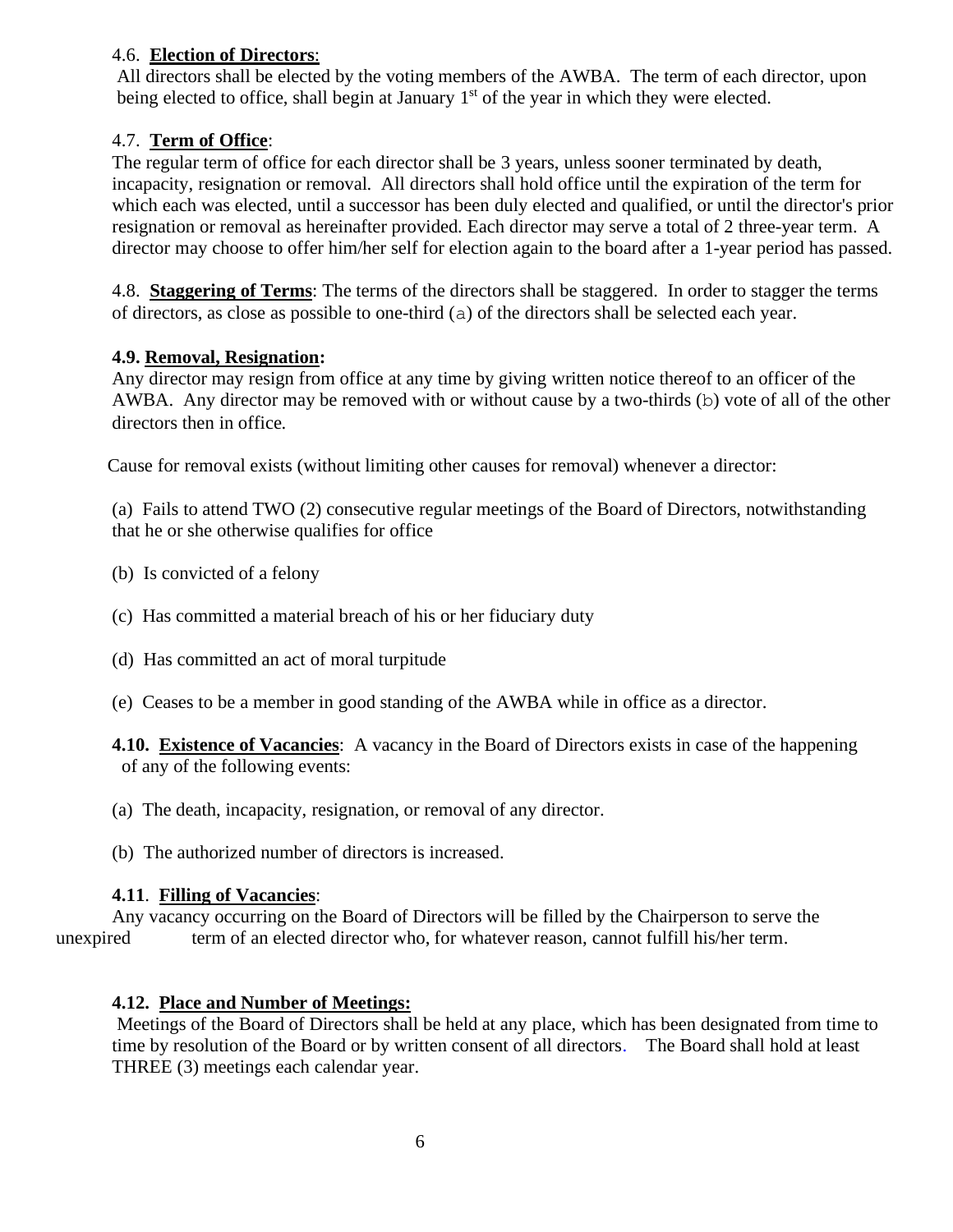# **4.13. Special Meetings**:

Special meetings of the Board of Directors for any purpose(s) may be called at any time by the Chairperson, or, if the Chairperson is absent, or unable or refuses to act, by one-third (a) of the directors then in office.

# **4.14. Notice of Meetings:**

A regular meeting of the directors may be held without prior notice. Notice of the time and place of special meetings of the Board shall be given personally to the directors or sent by mail or other form of communication, charges prepaid, addressed to the director at their address as shown upon the records of the AWBA at least fourteen (14) days in advance of such meeting. Such notice shall state the general nature of the business to be considered at the special meeting.

#### **4.15. Quorum and Voting:**

A quorum will consist of at least one-third 1 of the total number of directors. Every act or decision done or made by a majority of the directors present at a meeting duly held, at which a quorum was present, shall be regarded as the act of the Board of Directors, unless a greater number is required by law or by the Articles of Incorporation or by these Bylaws. Each director present shall be entitled to one (1) vote. Voting by proxy shall not be permitted. A director may participate in any meeting of the directors by means of conference telephone or similar communications equipment by means of which all persons participating in the meeting can hear each other. Participation in a meeting pursuant to this paragraph constitutes presence in person at the meeting.

The transactions of any meetings of the Board of Directors, however called and noticed, or wherever held, shall be as valid as though they had a meeting duly held after regular call and notice, if a quorum be present and if, either before or after the meeting, each of the directors not present signs a written waiver of notice or a consent to holding such meeting or an approval of the minutes thereof. All such waivers, consents, or approvals shall be filed with the corporate records or made a part of the minutes of the meeting.

#### **4.16. Presumption of Assent**:

A director who is present at any meeting of the directors, or a committee thereof of which the director is a member, at which action on a corporate matter is taken, is presumed to have assented to such action unless a dissent is entered in the minutes of the meeting or unless the director files a written dissent to the action with the person acting as the secretary of the meeting before or promptly after the adjournment thereof. A director who is absent from a meeting of the Board, or a committee thereof of which the director is a member, at which any such action is taken is presumed to have concurred in the action unless the director files a dissent with the Secretary of the AWBA within a reasonable time after obtaining knowledge of the action.

#### **4.17. Action By Unanimous Written Consent:**

Any action required or permitted to be taken by the Board of Directors may be taken without a meeting and with the same force and effect as if taken by a unanimous vote of directors, if authorized by writing signed individually or collectively by all directors. Such consent shall be filed with the regular minutes of the Board.

#### **4.18. Notice of Adjournment:**

Notice of the time and place of holding an adjourned meeting need not be given to absent directors if the time and place be fixed at the meeting adjourned.

#### 4.19. **Ex Officio Board Advisors:**

The immediate past Chairperson and past Secretary shall have the right to sit with the board as advisors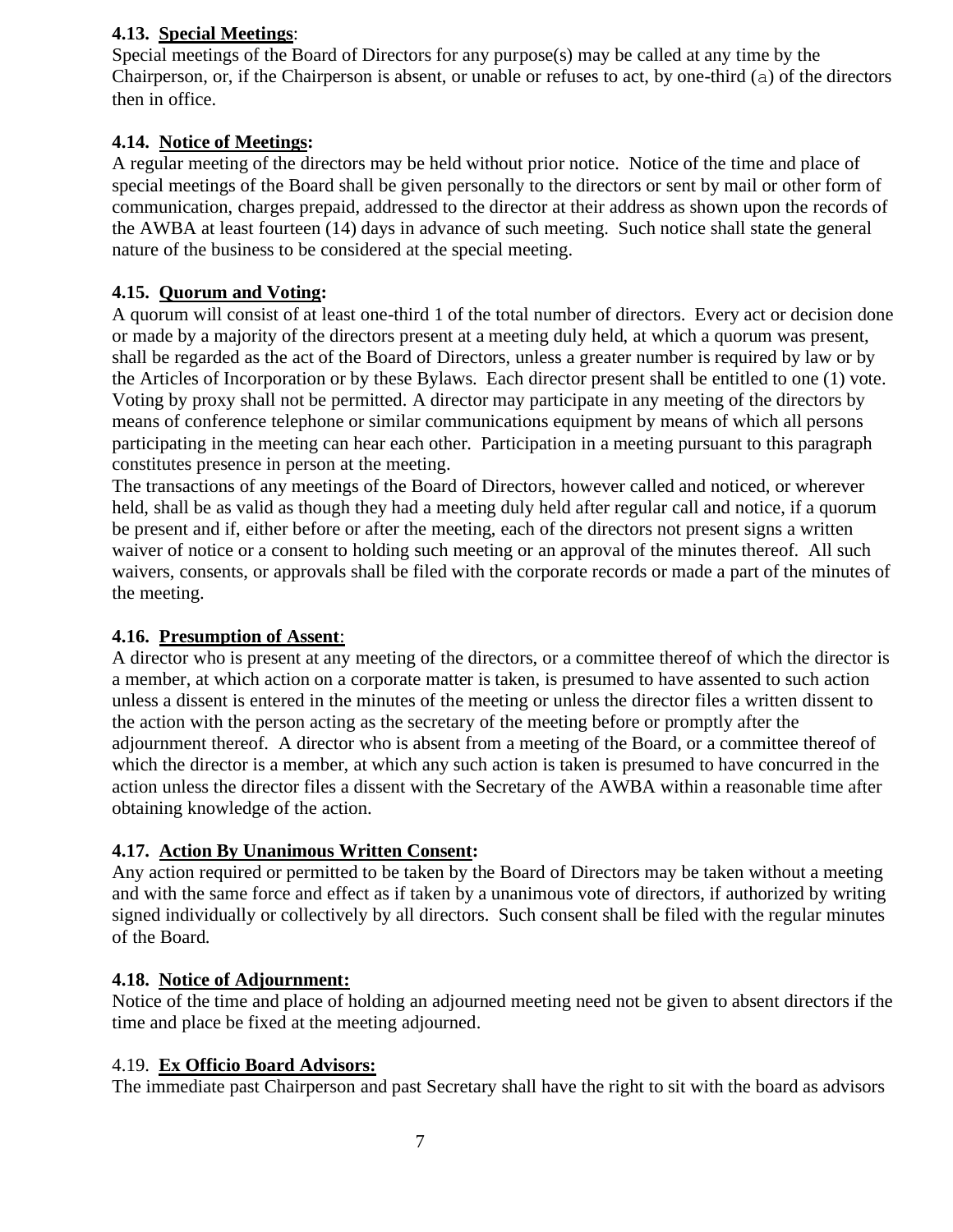and shall have full voting rights for a period of three (3) years, after which time they are automatically off the board but will retain his/her respective membership and become eligible for the office of director, Vice Chairperson or Chairperson

# **ARTICLE V OFFICERS**

#### **5.1. Responsibility:**

All officers are subordinate and responsible to the Board of Directors.

#### 5.2. **Management**:

The management of the AWBA shall be vested in its board of directors. The Chairperson shall be the chief executive officer. The Vice-Chairperson, Secretary and Treasure shall be officers of the association. All matters of an administrative nature shall emanate from and through the Chairperson's office. **The board shall require the secretary to carry out and enforce all the mandates of the AWBA**.

#### 5.3. **Voting Members**:

Each officer (except the Chairperson) shall be entitled one vote pursuant to actions proposed at the annual or special meetings. The Chairperson may cast one vote to resolve any tie involved in counting the vote.

#### 5.4. **Resignation and Removal**:

The resignation of any officer shall be tendered in writing to any other officer and shall be effective as of the date stated in the resignation. Any officer may be removed during their term by majority vote of the Board of Directors whenever, in their judgment, removal would serve the best interests of the AWBA. Such removal shall terminate all authority of the officer.

#### 5.5. **Chairperson**:

The Chairperson shall be the chief executive officer of the association and shall enforce all provisions, objects and purposes thereof. He/she shall preside at all meetings of the association and of the BOD. He/she shall appoint the chairs for all standing committees, which may be named, unless otherwise provided in the motion ordering such committees. He/she shall perform such other duties as pertain to his/her office and shall make a report in writing with his/her recommendations at each annual meeting. He/she automatically becomes a member of all standing committees. A vacancy in the office of Chairperson shall be filled by the Vice Chairperson for the unexpired term of office. Should the Chairperson be stricken from the roll by death, the office shall remain vacant out of respect, and all duties of that office shall devolve upon the Vice Chairperson who shall become the chief executive officer of the association.

#### 5.6. **Vice Chairperson**:

At the request of the Chairperson, or in the Chairperson's absence or disability, the Vice Chairperson shall perform all the duties of the Chairperson. When so acting, the Vice Chairperson shall have all of the powers of, and be subject to all the restrictions upon the Chairperson. The Vice Chairperson shall have such other duties and responsibilities and may exercise such other powers as from time to time may be assigned by the Chairperson or the Board of Directors or as may be provided in these Bylaws. **Should for some unforeseen reason, the Chairperson tenders his/her resignation, the Board of Directors, will within 15 days of the resignation or removal, will elect a new Vice Chairman. The new Vice chair must be a current member of the board and receive 2/3 majority vote from the board.** 

#### **5.7. Secretary:**

The Secretary shall cause to be kept at the principal office of the AWBA, the Secretary's principal place of business, or such other place as the Board of Directors may order, the official seal of the AWBA (if any), the membership records, and a book of minutes of all meetings of directors and members. The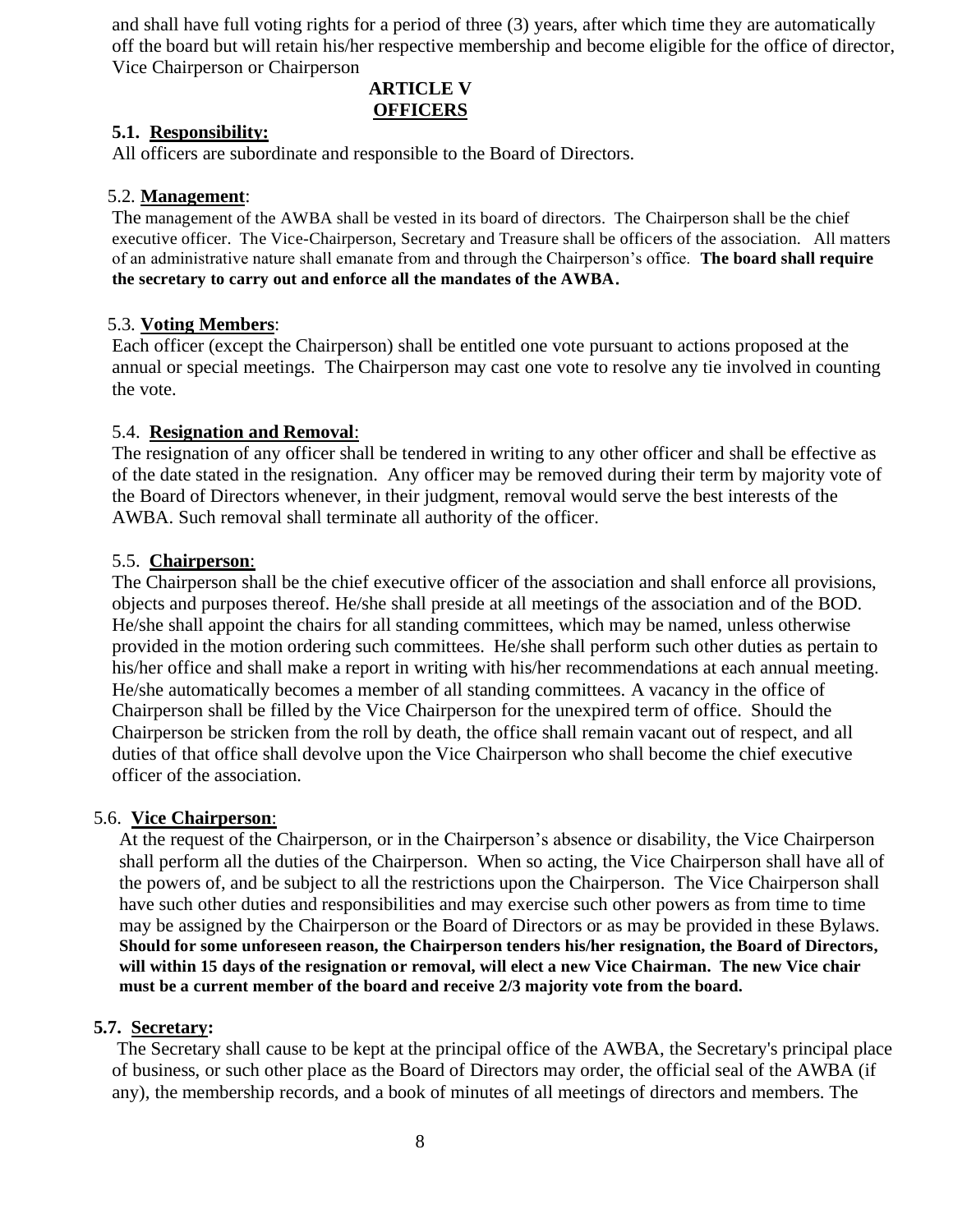Secretary shall keep a membership book containing names and addresses of each member, and the date upon which the membership ceased. The Secretary shall give the notices of the special meetings of the voting members as provided in these Bylaws. The Secretary shall also maintain and protect a file of all official and legal documents of the AWBA. The Secretary shall perform such other and further duties as may be required by law or as may be prescribed or required from time to time by the Board of Directors or the Bylaws. He/she shall keep a true record of all membership records, the annual AWBA National Championship results and such other records as may be determined by the BOD, as the case may be. He/she shall perform such other duties as may from time to time be required of him/her by the BOD. He/she shall revise and update the constitution, bylaws of the AWBA, incorporating all changes and revisions annually. He/she shall make a written report with his/her recommendations to the AWBA at each annual meeting. He/she shall use his/her discretion from time to time as to help employed for successfully carrying out his/her official duties. A vacancy in the office of secretary or treasurer shall be filled within fifteen (15) days of occurrence by the board of directors. The appointee shall remain in office for the unexpired portion of said term.

#### **5.8. Treasurer:**

The Treasurer shall have custody of all AWBA funds; keep full and accurate accounts of all receipts and disbursements of the AWBA, an inventory of assets, and a record of the liabilities of the AWBA; deposit all money and other securities in such depositories as may be designated by the Board of Directors; disburse the funds of the AWBA as ordered by the Chairperson or the Board of Directors taking proper vouchers for disbursements; and prepare all statements and reports required by law, by the Chairperson or by the Board of Directors. The Treasurer shall have such other duties and responsibilities and may exercise such other powers as are usually incident to the office or as from time to time may be assigned by these Bylaws, the Board of Directors, or the Chairperson. The Treasurer shall administer all the financial affairs of the association and will be responsible to the BOD concerning all financial matters, including all provisions, objects and purposes of the association. He/she shall have charge of the financial records of the association and shall make on behalf of the association, all financial reports as required by all governmental or other agencies. He/she shall make a written report, with recommendations at each annual meeting. He/she shall provide at the Annual BOD meeting a financial recap of prior year receipts and disbursements as well as provide next fiscal years budget for approval. He/she shall oversee the financial policies as set forth by the Board of Directors in addition to insuring that the financial practices are following that have been put in place by the members of the AWBA. The Treasure will be bonded thru an A+ rated bonding carrier an amount equal to 50% of the cash assets of the AWBA, that amount to be determined at the beginning of each fiscal year end. He/she shall perform other duties as may be required by the BOD.

#### 5.9. **Annual Transition**:

To maintain AWBA continuity, officers whose terms of office have expired shall assure the orderly transition of authority to their successors before being relieved of their responsibilities. Similarly, officers whose terms of office have expired shall take all appropriate steps to substitute their successors on all of the AWBA's financial accounts and signature cards. The fiscal year of the association shall begin on January  $1<sup>st</sup>$  and end on succeeding December 31st.

#### **ARTICLE VI ADMINISTRATION OF DONATIONS**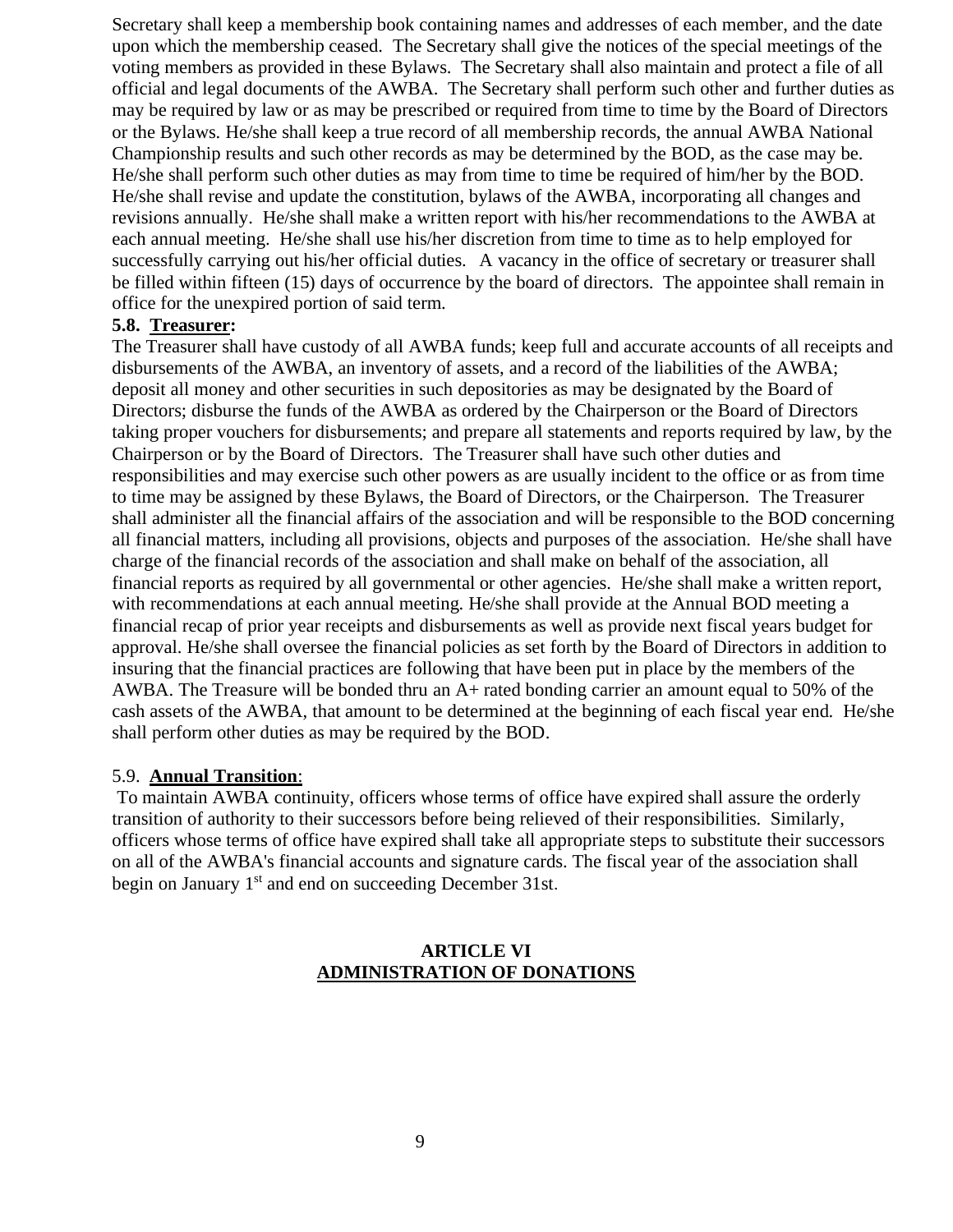**6.1. Donations:** All donations of any nature, unless designated for a specific purpose, shall be used for such purposes as the Board of Directors may direct; and in the absence of any direction by the Board, such may be used for the general purposes of the AWBA. Donations include bequests and devises of deceased persons. At the discretion of the Board of Directors, the AWBA may raise revenues through fund-raising activities and donations as long as the scope of any project directed at increasing revenue complies with the Financial policy of the AWBA. The Board of Directors has the right to refuse any donation made or offered to the AWBA with or without cause in its sole discretion.

#### **6.2. Segregation of Funds:**

No donation shall be required to be separately invested or held unless the donor so directs, or it is necessary in order to follow any other direction by the donor as to purpose, investment or administration, or in order to prevent tax disqualification, or is required by law. However, the Board may segregate any fund whenever convenient or useful as determined by the Board in its sole discretion.

Directions for naming a fund as a memorial or otherwise may be satisfied by keeping under such name internal bookkeeping accounts reflecting appropriately the interest of such fund in each common investment.

#### **6.3. Improper Donor Directions:**

If any direction by the donor, however expressed, would, if followed, result in the use of any donation or fund contrary to the charitable purposes of the AWBA, or if the Board is advised by counsel that there is a substantial risk of such result, the direction shall not be followed, but shall be varied by the Board so far as necessary to avoid such result, except that if a donor has clearly stated that compliance with the direction is a condition of such donation, then the donation shall not be accepted in case of such advice unless an appropriate judicial or administrative body first determines that the condition and direction need not be followed. Reasonable charges and expenses of counsel for such advice and proceedings shall be proper expenses of administration.

#### **6.4. Changed Circumstances:**

Whenever the Board of Directors decides that conditions or circumstances are such or have so changed since a direction by the donor as to purpose, or as to manner of distribution or use, that literal compliance with the direction is unnecessary, undesirable, impractical or impossible, or the direction is not consistent with the AWBA's charitable purposes, it may, by affirmative vote of two-thirds (b) of the directors, order such variance from the direction and such application of the whole or any part of the principal or income of the fund to other charitable purposes, as in its judgment will then more effectively serve such needs. Similarly, whenever the Board decides that a donor's directions as to investment or administration have because of changed circumstances or conditions or experience proved impractical or unreasonably onerous, and impedes effectual serving of such needs, the Board may likewise order a variance from such directions to the extent in its judgment is necessary.

#### **6.5. Charitable Trusts:**

If a donation is made to the AWBA by means of any charitable trust or charitable trust instrument, the payments to or for the use of the AWBA shall be regarded as AWBA funds only when the AWBA becomes entitled to their use, but the Board may take such actions as it from time to time deems necessary to protect the AWBA's rights to receive such payments.

#### **6.6. Board Determinations:**

The Board shall from time to time but not less frequently than annually:

(a) Determine all distributions to be made from net income and principal of each fund pursuant to these Bylaws and any applicable donor's directions and make payments to organizations or persons to whom payments are to be made, in such amount and at such times and with such accompanying restrictions, if any, it deems necessary to assure use for the charitable purposes and in the manner intended. The Treasurer shall provide the Board at the annual board meeting a list of all donations made to the AWBA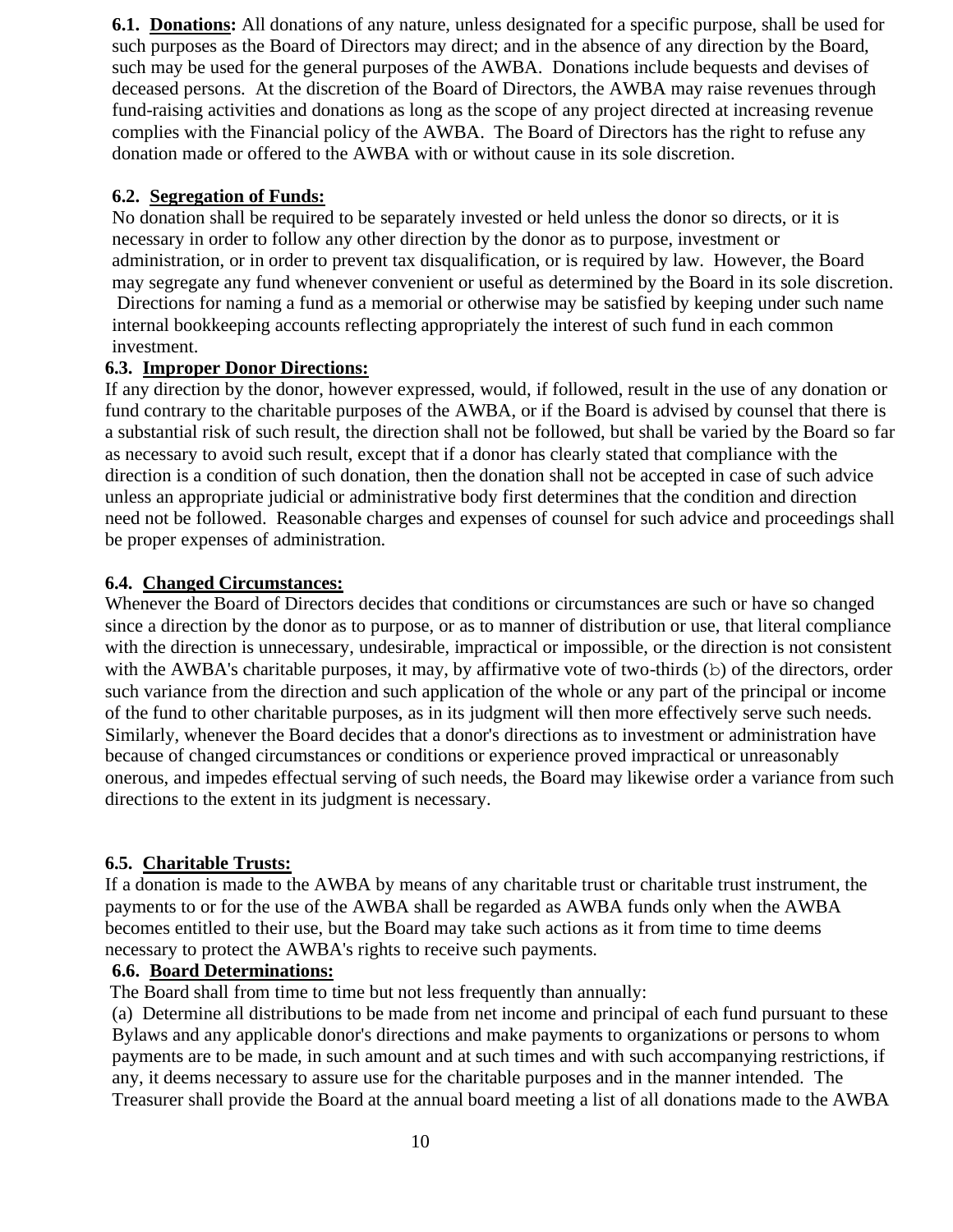in the preceding year and how those donations were applied**.**

# **6.7. Making of Distributions:**

The Board may, in furtherance of the AWBA's charitable purposes, when needs therefore have been determined, and with appropriate provisions to assure use solely for such purposes, direct distributions to such persons, organizations, governments or governmental agencies as in the opinion of the Board can best carry out such purposes or help create new qualified charitable organizations to carry out such purposes**.**

# **ARTICLE VII PROHIBITED ACTIVITIES**

# **7.1. Actions Jeopardizing Tax Status:**

The AWBA shall not carry on any activities not permitted to be carried on by an organization exempt from federal income taxes under '501(c)(3) of the Internal Revenue Code of 1986, as amended, or the corresponding provision of any future United States internal revenue law.

# **7.2. Lobbying and Political Activities:**

(a) The AWBA shall not lobby (including the publishing or distribution of statements) or otherwise attempt to influence legislation except as authorized by a resolution adopted by the Board of Directors. (b) The AWBA shall not participate or intervene in (including the publishing or distribution of statements) any political or judicial campaign on behalf of any candidate for public office whatsoever.

# **7.3. Private Inurnment:**

No part of the net income or net assets of the AWBA shall inure to the benefit of, or be distributable to, its directors, officers, members or other private persons. However, the AWBA is authorized to pay reasonable compensation for services actually rendered and to make payments and distributions in furtherance of its tax-exempt purposes.

# **7.4. Non-Discrimination:**

In the conduct of all aspects of its activities, the AWBA shall not discriminate on the grounds of race, color, national origin or gender**.**

# **7.5. Conflicts of Interest**:

A conflict of interest occurs when a person under a duty to promote the interests of the AWBA (a "fiduciary") is in a position to promote a competing interest instead. Fiduciaries include all AWBA employees, if any, directors or officers, and members of any AWBA committee. Undisclosed or unresolved conflicts of interest are a breach of the duty to act in the best interests of the AWBA and work to the detriment of the AWBA.

# **7.6. Discharging Conflicts of Interest:**

All conflicts of interest must be disclosed to the Board o**f** Directors. After disclosure is made, the individual with a conflicting interest must not participate in judging the merits of that interest. That is, such individual must abstain from voting on, or recommending a course of action with respect to, the situation-giving rise to the conflict. When these are done, the conflict of interest has been properly discharged.

# **7.7. Preventing Conflict Situations**:

 The AWBA, through the Board of Directors, shall encourage all fiduciaries to prevent conflicts of interest where possible.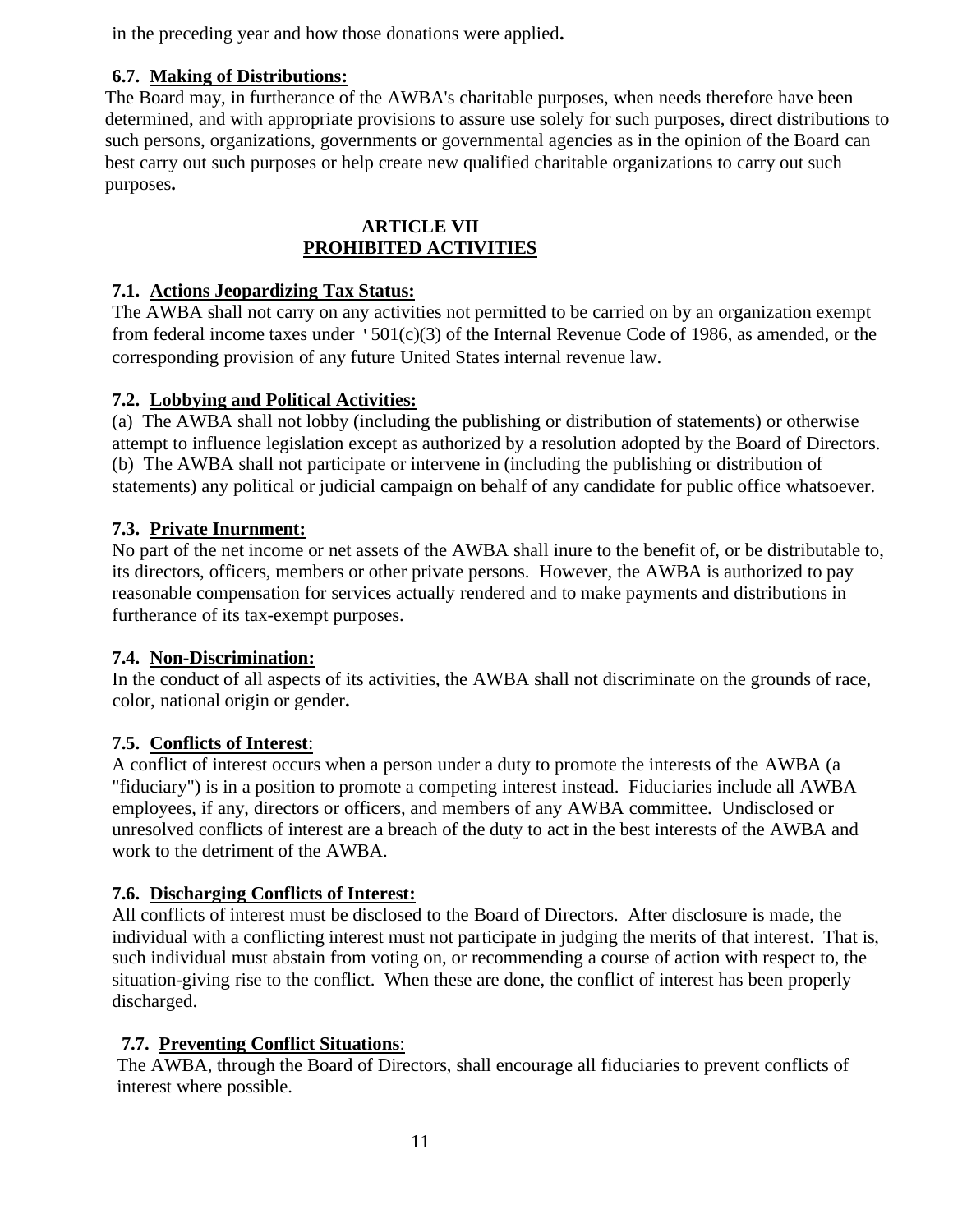(a) Fiduciaries should refuse to enter into self-dealing relationships with the AWBA as a vendor.

(b) Fiduciaries should not accept anything but gifts of insubstantial value from vendors.

(c) The lending of employees to, or acceptance of loaned employees from, other organizations should be avoided. If done, however, a clearly drafted contract defining wages, responsibilities, indemnification and conditions of employment is required.

(d) Fundraisers should be advised not to recommend that donating to the AWBA is in the best interests of a donor.

(e) Financial, tax, and legal aspects of giving to the AWBA should be discussed with a donor only when the donor has independent financial, tax or legal counsel present.

(f) Donors who plan to make a sizeable gift in response to a personal solicitation should be encouraged to act only with the advice of independent counsel.

(g) A fiduciary should not participate in any way to submit, review, process or make a recommendation concerning a funding proposal on behalf of any potential or actual grant recipient which employs him or her or with which the fiduciary is affiliated or related, or concerning a funding proposal for a project in which the fiduciary will participate.

## **7.8. Litigation**:

The AWBA shall not be a voluntary party in any litigation without the prior written approval of the Board of Directors.

# 7.9. **AWBA Leaders**:

Only voting members of the AWBA may lead AWBA meetings and other AWBA activities.

#### **ARTICLE VIII-OTHER FINANCIAL MATTERS**

# 8.1. **Property of the AWBA:**

The title to all property of the AWBA, both real and personal, shall be vested in the AWBA.

# 8.2. **Dedication of Assets:**

This AWBA does not contemplate pecuniary gain or profit to the members thereof except as provided by law under '501(c)(3) of the Internal Revenue Code of 1986, as amended from time to time. The property of this AWBA is irrevocably dedicated to tax exempt purposes under said '501(c)(3) as described herein and no part of the net income or assets of this organization shall ever inure to the benefit of any director, officer or member thereof or to the benefit of any private persons.

# 8.3. **Disposition Upon Dissolution**:

Upon the dissolution or winding up of the AWBA, or in the event it shall cease to engage in carrying out the purposes and goals set forth in these Bylaws, all of the business, properties, assets and income of the AWBA remaining after payment, or provision for payment, of all debts and liabilities of this AWBA, shall be distributed to a nonprofit fund, foundation, or AWBA which is organized and operated exclusively for tax exempt purposes which are reasonably related to the purposes and goals of this AWBA, as may be determined by the Board of Directors of this AWBA in its sole discretion, and which has established its tax exempt status under '501(c)(3) of the Internal Revenue Code of 1986, as amended. In no event shall any of the business, properties, assets or income of this AWBA, in the event of dissolution thereof, be distributed to the directors, members or officers, either for the reimbursement of any sums subscribed, donated or contributed by the same, or for any other purposes.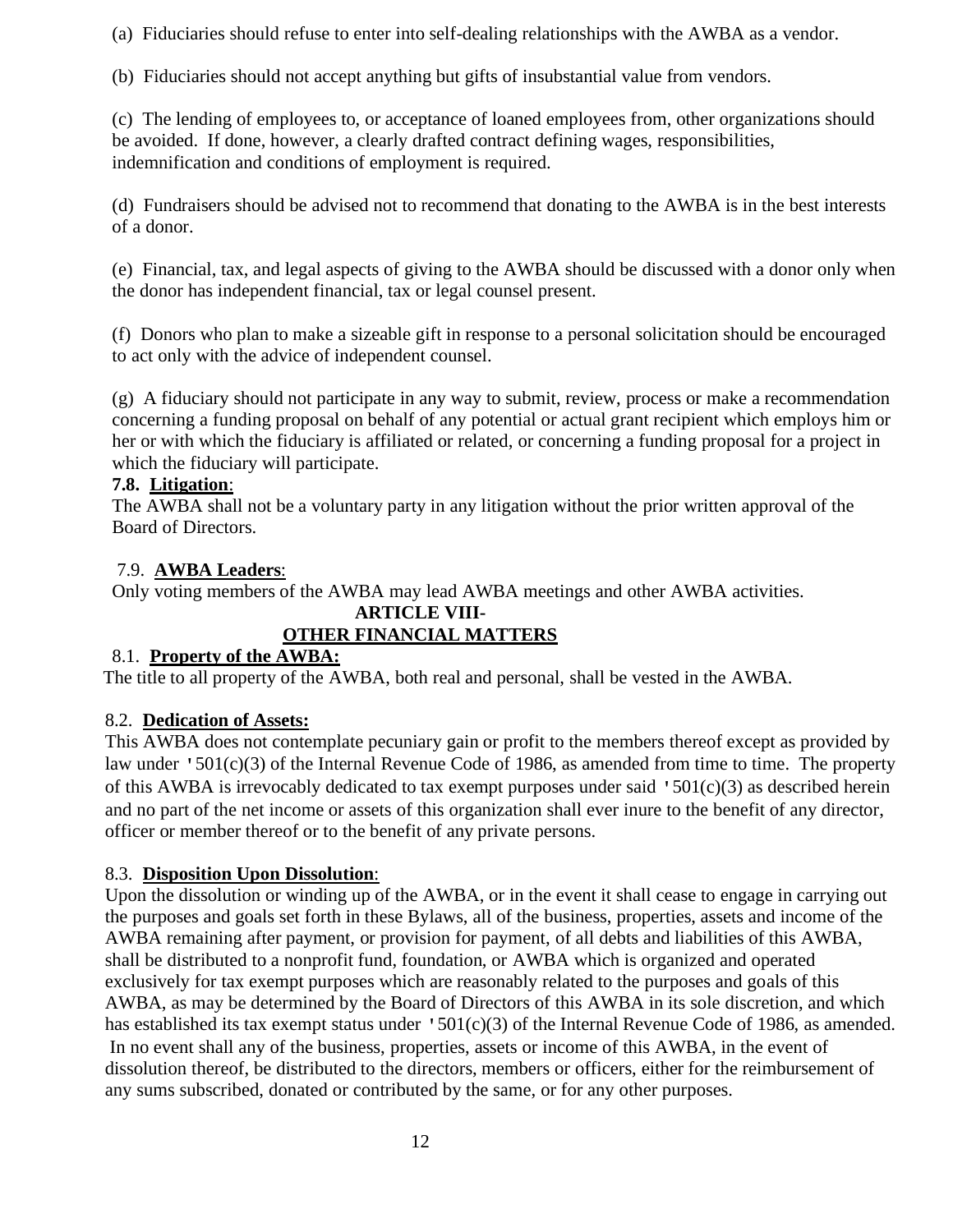# **8.4. Contracts**

The Board of Directors may authorize any officer or agent to enter into any contract or execute and deliver any instrument in the name of and on behalf of the AWBA. Such authority may be general or confined to a specific instance. Unless so authorized by the Board of Directors, no officer, agent, or employee shall have any power or authority to bind the AWBA by any contract or engagement, or to pledge its credit, or render it pecuniary liable for any purpose or to any amount.

# **8.5. Financial Accounts:**

The AWBA may establish one or more checking accounts, savings accounts or investment accounts with appropriate financial entities or institutions as determined in the discretion of the Board of Directors to hold, manage or disburse any funds for AWBA purposes. All checks, drafts or other orders for the payment of money, and all notes or other evidences of indebtedness issued in the name of the AWBA, shall be signed by such officer(s) or agent(s) of the AWBA, and in such manner, as is determined by the Board of Directors from time to time or as elsewhere addressed in these bylaws.

# **8.6. Appointment and Employment of Advisors:**

The Board may from time to time appoint, as advisors, persons whose advice, assistance and support may be deemed helpful in determining policies and formulating programs for carrying out the AWBA's purposes. The Board is authorized to employ such persons, including an executive officer, attorneys, accountants, agents and assistants as in its opinion are needed for the administration of the AWBA and to pay reasonable compensation for services and expenses thereof.

#### **8.7. Auditing of Accounts:**

The accounts of each fund shall, without revealing the identity of any donor who directed anonymity at the time of the donation, be audited in accordance with generally accepted auditing practices by an independent auditor appointed or approved by the Board at such times as the Board may determine.

#### **8.8. Financial Statements and Reports:**

An independent auditor appointed or approved by the Board shall at such time as the Board determines prepare for the AWBA as a whole a consolidated financial statement, including a statement of combined capital assets and liabilities, a statement of revenues, expenses and distributions, a list of projects and/or organizations to or for which funds were used or distributed for charitable purposes, and such other additional reports or information as may be ordered from time to time by the Board. The auditor shall also prepare such financial data as may be necessary for returns or reports required by state or federal government to be filed by the AWBA. The auditor's charges and expenses shall be proper expenses of administration**.**

# **8.9. Limitations on Debt:**

No debt shall be incurred by the AWBA beyond the accounts payable incurred by it as a result of its ordinary operating expenses, and no evidence of indebtedness shall be issued in the name of the AWBA unless authorized by the Board of Directors. Specifically, without limitation, no loan shall be made to any officer or director of the AWBA. Any director or officer who assents to or participates in the making of any such loan shall be liable, in addition to the borrower, for the full amount of the loan until it is fully repaid.

# **8.10. Liability of Directors and Officers:**

No director or officer of the AWBA shall be personally liable to its creditors or for any indebtedness or liability and all creditors shall look only to the AWBA's assets for payment. Further, neither any officer, the Board nor any of its individual members shall be liable for acts, neglects or defaults of an employee, agent or representative selected with reasonable care, nor for anything the same may do or refrain from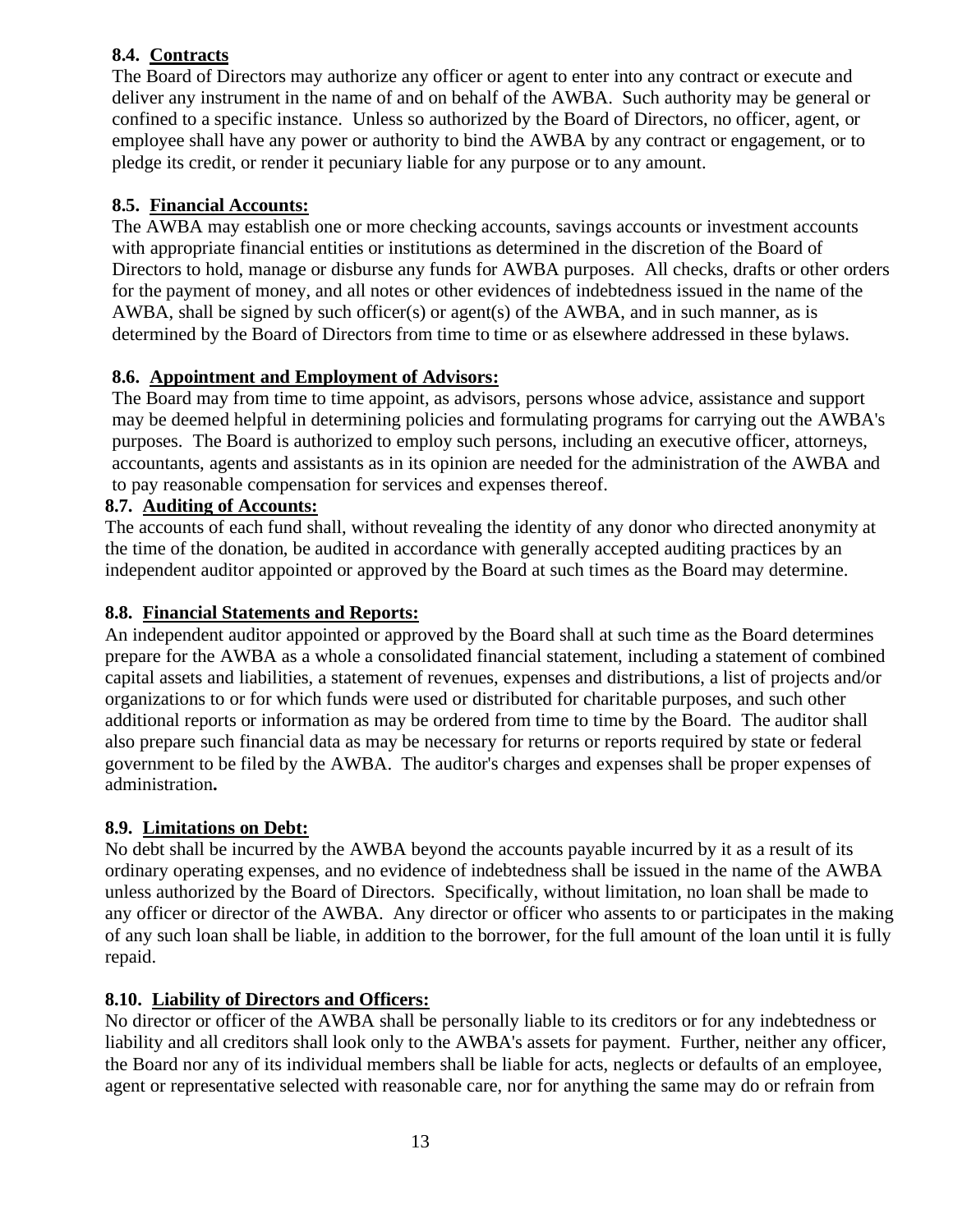doing in good faith, including the following of done in good faith: errors in judgment, acts done or committed on advice of counsel, or any mistakes of fact or law.

# **8.11. Providing Directors and Officers Insurance:**

The board of directors of the AWBA will provide the proper insurance coverage for claims against any board member. Such coverage will placed with an insurance carrier with an AM Best Rating of no less than B+. The responsibility of securing such coverage will rest with the Secretary of the AWBA.

# **8.12. Liability of Members:**

No member of the AWBA shall be personally liable to its creditors or for any indebtedness or liability and all creditors shall look only to the AWBA's assets for payment.

# **8.13. Property Interests Upon Termination of Membership:**

Members have no interest in the property, assets or privileges of the AWBA. Cessation of membership shall operate as a release and assignment to the AWBA of all right, title and interest of any member, but shall not affect any indebtedness of the AWBA to such member.

# ARTICLE IX

# **COMMITTEES**

**9.1. Committee Powers:** Committees of the AWBA shall be standing or special. The Board of Directors or the Chairperson may refer to the proper committee any matter affecting the AWBA or any operations needing study, recommendation, or action. The Board may establish such special committees or standing committees in addition to those specified in this Article as it deems appropriate with such duties and responsibilities as it shall designate, except that no committee has the power to do any of the things a committee is prohibited from doing under the Florida Nonprofit Corporation Act. All committees shall act by majority vote, unless otherwise prescribed by the Board of Directors. Should a committee or committee's require annual funding, the proposed funding along with support for that funding should be submitted to the Treasure no later than November 1st of the current year to allow proper time to be placed in the proposed budget for board consideration. All committee's will make a written report to the Board of Directors at its annual meeting*.* 

**9.2. Limitations:** Except in cases where these Bylaws or the Board of Directors has by written resolution provided otherwise, the function of any committee is as an advisory group to the Board of Directors. No member of any committee, without the prior written consent of the Board of Directors, has the authority to purchase, collect funds, open bank accounts, implement policy, or bind or obligate the AWBA or its Board of Directors in any way or by any means. All such powers are expressly reserved to the Board of Directors and the officers of the AWBA*.* 

**9.3. Committee Membership:** The Board, acting upon the recommendation of the Chairperson, shall appoint the members of such committees, and also select a committee Chair. Persons other than directors may be appointed to such committees, but the Chair of each committee must be a director of the AWBA. The Chairperson shall be an *ex-officio* member of every committee other than the Executive Committee. Every committee shall consist of at least two (2) persons, exclusive of the Chairperson. Committee members shall be appointed for one-year terms. No member of any committee may serve more than two consecutive terms on the same committee.

9.4. **Standing Committees:** In addition to other committees the Board may establish from time to time, the following will be standing committees of the AWBA:

(a) **Executive Committee**: The Executive Committee shall, in intervals between meetings of the Board of Directors, have general control of the affairs of the AWBA, but nothing herein shall be construed to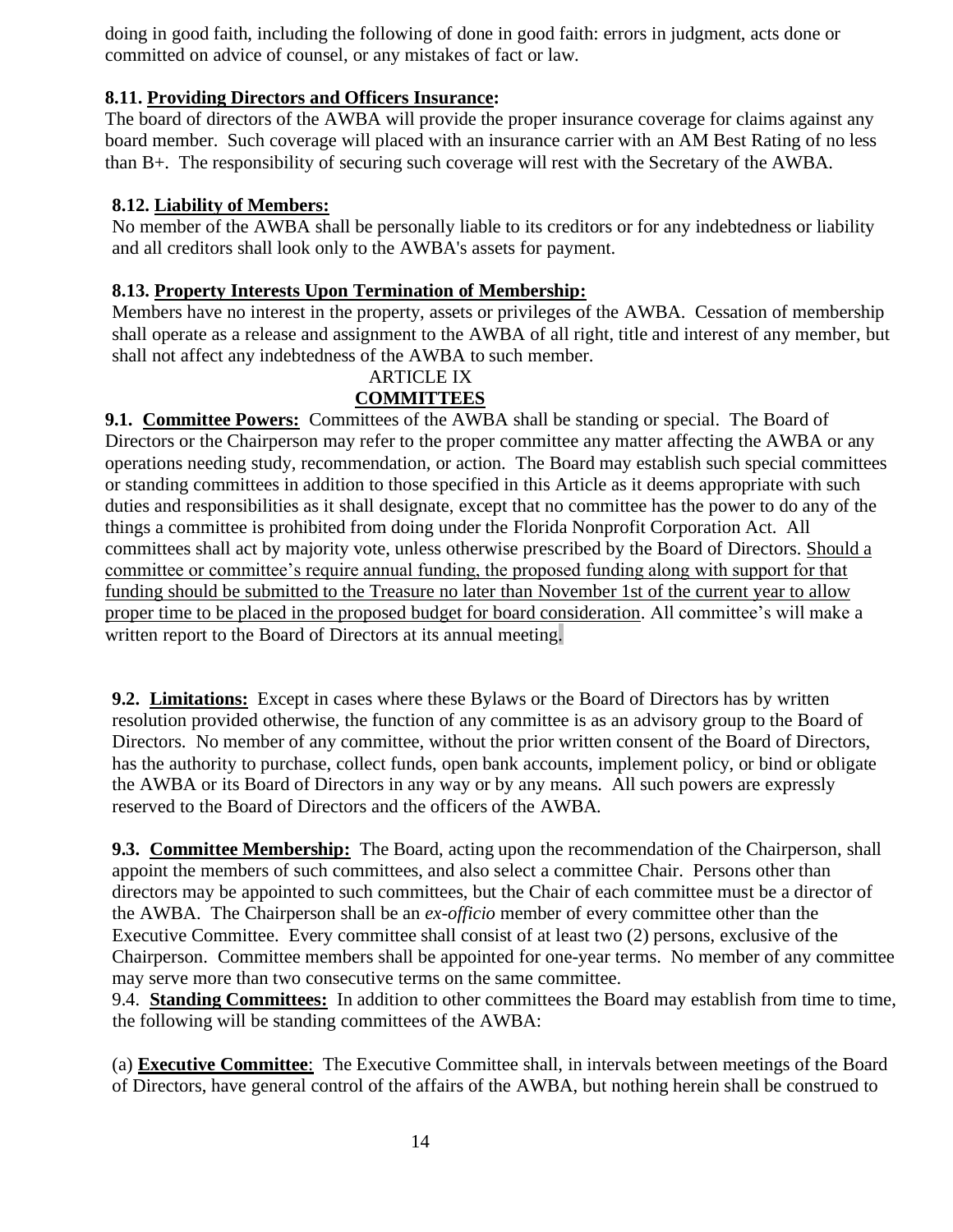allow the Executive Committee to act to the exclusion of, or contrary to, the expressed direction of the Board of Directors. The executive committee shall consist of the Chairperson, Vice Chairperson, Secretary, Treasurer and at least one member of the board at large, elected by the board. When the office of the Secretary and Treasurer are combined, the BOD may elect two (2) members. The executive committee shall have and exercise the authority of the BOD in the management of the association during the periods between meetings of the BOD. However, the executive committee shall not have the power, or authority to: (1) amend, alter, or repeal the bylaws, (2) elect, appoint or remove any member, (3) amend the Articles of Incorporation, (4) adopt a plan or merger or consolidation, (5) authorize the sale, lease, or exchange the property or assets of the association, (6) authorize the voluntary dissolution of the association or revoke proceeding thereof, (7) adopt a plan for dissolution of the assets of the association, (8) amend, alter, or repeal any resolution of the BOD made at the annual meeting. Members of the BOD shall receive copies of minutes of all executive committee meetings.

**(b) Finance Committee:** The Finance Committee shall in general be responsible to oversee the preparation of all statements, reports, annual budget, returns and audits of the AWBA's finances, and to oversee the investment of the various funds of the AWBA. The Finance Committee shall also submit recommendations to the Board for the selection of auditors, accountants and investment managers. This committee will oversee the Financial Policy as set forth by the Board of Directors and make any recommendations as to changes needed to better position the AWBA financially. The Chair of this committee shall be the Treasurer of the AWBA.

(c) **Awards/Constitution/Bylaws Committee**: The Secretary shall be the chair of the Awards committee. This committee shall conduct a regular review of the AWBA awards program, not to include AWBA National Awards, for presentation of awards at the annual general membership meeting. Recommendation for additional or deletion of awards will be made in writing and acted on by the BOD. The program shall cover any BOD awards, other special awards, and the AWBA National Achievement Awards earned through sanctioned league and/or tournament participation throughout the year. This committee shall draw up a set of specifications for such awards, which shall be within the budget figure as set by the AWBA annually.

The Vice Chairperson shall be the chair of the constitution/bylaws committee. This committee shall include the secretary and other appointed members by the chairperson. This committee shall regularly review existing constitution and bylaws and report their recommendations in writing to the BOD at the annual meeting. The BOD may take such recommendations under advisement and pass such recommendations along to the general membership for adoption by a majority vote of those members attending the annual general membership meeting.

(d) **Nominations Committee:** The Nominations Committee shall be responsible for submitting and recommending to the Board of Directors the names of persons with appropriate skills and good reputation to serve as directors, officers and committee members of the AWBA. In so doing, the Nominations Committee shall attempt to select individuals from a cross-section of the community in terms of race, religion, sex, ethnicity, occupation, institutional affiliation, level of education and geographic distribution within the community, whose service will be a valuable contribution to the AWBA. The nominating committee shall report nominations for inclusion on the ballot not later than January 5<sup>th</sup> of each year. Additional nominations for directors may be made by petition signed by at least ten (10) members and received by the Nominating committee Chairperson no later than January  $25<sup>th</sup>$  of each year. Said petitions should include a biographical sketch of each such nominee. Each director shall be at least 18 years of age. The Chair of this committee shall be the immediate past Chairperson of the AWBA.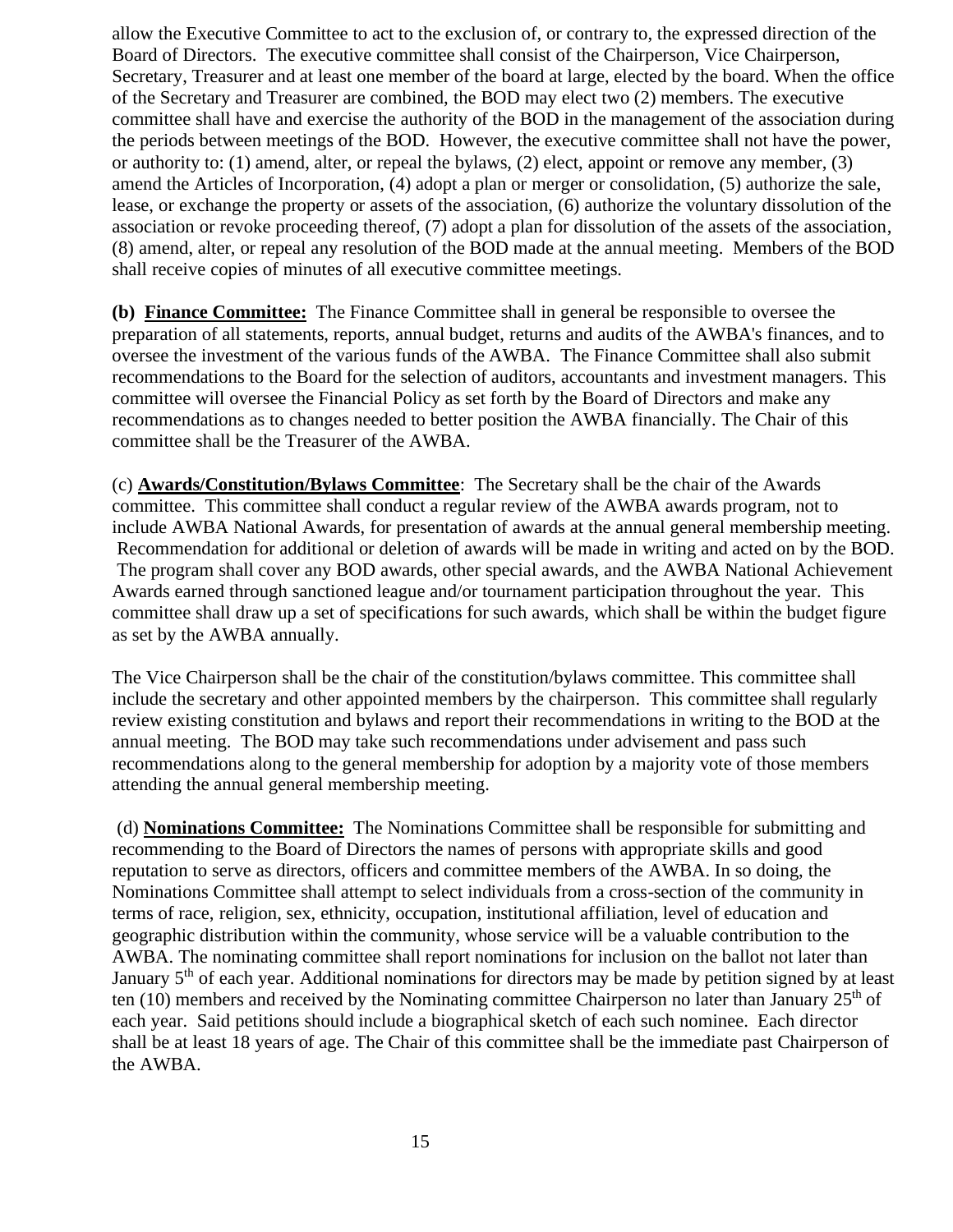**(e) Election Committee:** The Chair of the Election Committee shall be the Secretary of the AWBA. The Election Committee shall be charged with the preparation of and mailing of the ballots to AWBA members in good standing with the Association. The member shall be required to place his/her AWBA member number and USBC number on the ballot prior to returning the ballot for tabulation. As stated within the bylaws, any ballot that is received either after the posted deadline or from a member not in good standing with either the AWBA and/or the USBC shall not be counted in the final tabulation. A Tabulation Subcommittee will be appointed by the Chairman to tabulate the votes. The votes will be opened with all members of the subcommittee present and report the results as well as return the physical ballots to the Election committee chair for formal record keeping purposes. Should an individual be a candidate for election, he/she will not be allowed to serve on the Tabulation subcommittee.

**(f) Membership Committee:** The Membership Committee shall carry on a membership solicitation drive each year. This committee shall also recommend to the directors the types and amounts of dues for memberships in the AWBA.

**(g) Publicity Committee:** The Publicity Committee shall be responsible for contact with other organizations with similar purposes and for the distribution of news of the AWBA and its activities to the public and the AWBA membership. An official publication of the association shall be mailed to all members in good standing on a quarterly basis. Arrangements for compilation of data, publishing and printing, shall be the responsibility of the editor under the general supervision of the BOD. The editor is not required to be a board member, but must have credentials to support his/her ability to produce our publication. The BOD must approve any contractual commitment of the AWBA for printing, publishing and/or mailing of such publications.

**(h) Sponsorship Committee:** This committee shall be charged with endeavoring to secure sponsorship assistance for both national and regional tournaments conducted by and through the AWBA. They shall contact, and work with, present and potential sponsors, and members to eliminate, as much as possible the fund raising efforts required to host an event. This effort should improve the opportunity to bid on tournaments and improve the overall quality of tournaments held across the country. They shall provide publicity through TV, radio and print media in an effort to communicate the role and goals of the AWBA in an effort to increase our membership capabilities. The upcoming National tournament director should be a member of this committee. This committee should work closely with the Membership and Publicity Committee's as similar goals and objectives are contained in all three committees*.*

 (i) **TOURNAMENT RULES/SITE & NEW EQUIPMENT COMMITTEE**: In addition to the Vice Chairperson, who shall be the Chair, the secretary and 2 previous National Tournament Directors shall:

- (a) Regularly review the National Tournament Rules,
- (b) Evaluate new rules,
- (c) Comply with USBC regulations to gain certification for our tournaments,

(d) Establish a uniform set of AWBA tournament rules, under which all AWBA members must bowl

 (e) To assist in coordinating all facets of the annual tournament in accordance with the best interests of the AWBA.

 **(f) Set bid procedures, guidelines, and conduct a onsite review of the facility along with a bid format to be followed for future bids for the AWBA National Tournament. Those bids being received not using the approved formatted bid format will not be considered.**

 The new items of equipment for which AWBA approval is requested or required shall be referred to this committee. It shall arrange for demonstration and inspection of such items when necessary and shall make a full report on its findings and recommendations to the BOD as to its findings.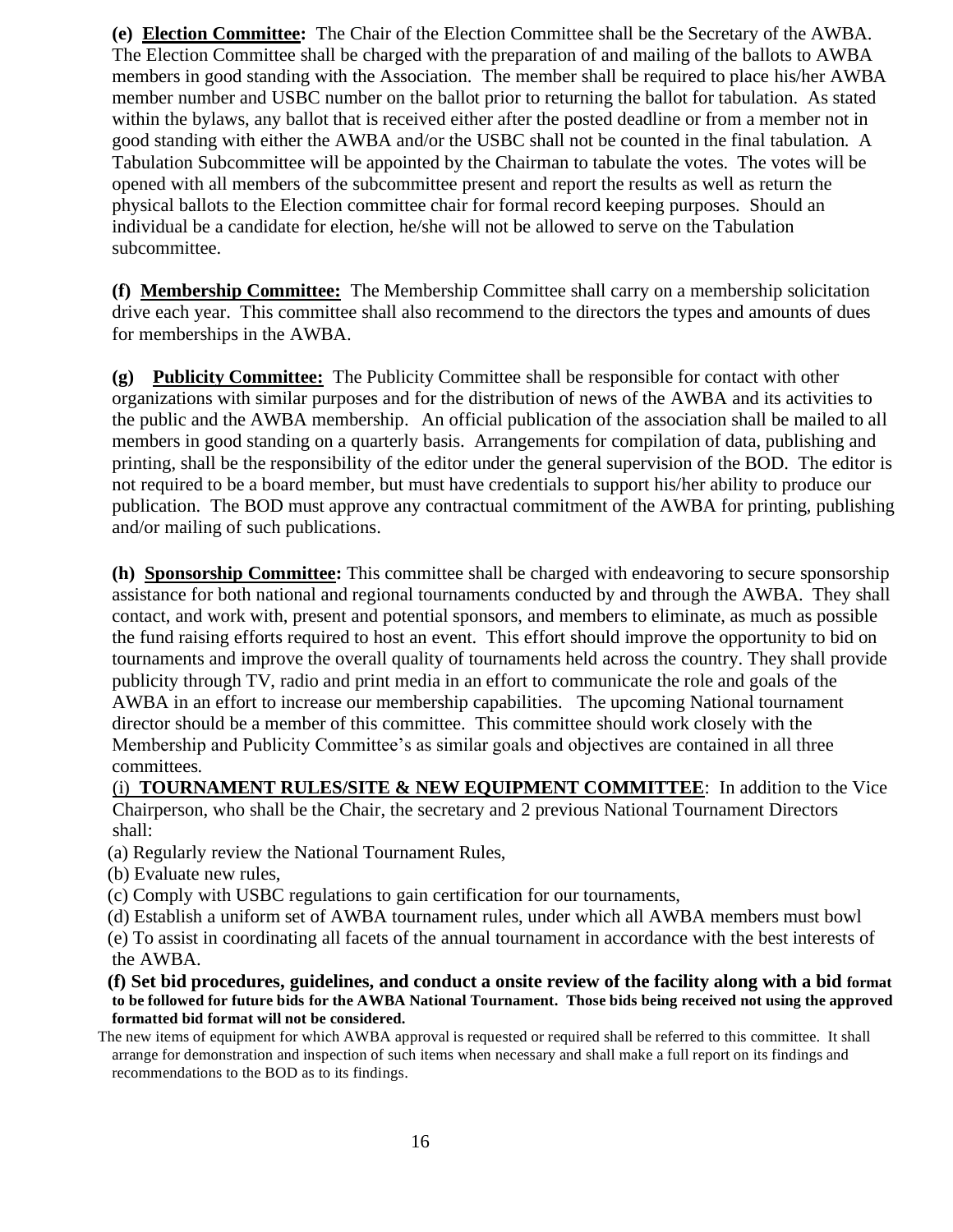(j) **SCHOLARSHIP COMMITTEE:** This committee shall oversee the awarding of funds to qualified applicants as laid out elsewhere in the rules governing the scholarship program. The Secretary will chair this committee and be charged with providing any applicants with the application form in a timeframe that will accommodate their needs.

9.5. **Special Committees**: The Board may establish such special committees, as it deems appropriate from time to time. Special committees shall have the duties and responsibilities as the Board shall designate.

#### **ARTICLE X**

#### **AMENDMENTS TO BYLAWS**

**10.1. Amending**: Any provisions to amend or repeal the constitution, bylaws, rules and regulations may be recommended to the general membership by a two-thirds affirmative vote of the BOD. The general membership may approve or reject such recommendations by a simple majority vote of the members attending the general membership meeting. All changes will be effective at the beginning of the next fiscal year, unless specified otherwise at the time of approval. No changes will be retroactive or be 'grandfathered' as amended. All proposed request to amending the constitution and/or bylaws shall be submitted in writing to the Secretary of the AWBA prior to May 1<sup>st</sup> for consideration. The BOD shall consider each proposal individually at the next annual meeting and shall take such action as deemed necessary. Notice in writing of the action taken shall be furnished to the member who authored such proposal(s) within thirty (30) days of the meeting.

**10.2. Inspection of Bylaws:** The original or copy of these Bylaws, as amended or otherwise altered to date, certified by the Secretary, shall at all times be kept in the principal office of the AWBA for the transaction of business, and shall be open to inspection by the members, officers and directors at all reasonable times during office hours.

#### ARTICLE XI

#### **State Affiliation**

 11.1. Consideration for Charter Membership: In order for a state association to become affiliated with the A WBA, and considered by the A WBA for granting of a Charter, such associations must be organized in the following manner and agree to the conditions as put forth by the following:

- All members must be members of the American Wheelchair Bowling Association.
- All Members must be members of the United States Bowling Congress
- Adopt bylaws approved by A WBA
- Not enact any bylaws or rules inconsistent with A WBA or USBC's Bylaws
- The Applying organization must have in place at a minimum the following officers, elected by the associations membership, in order to be considered:
	- 1. President
	- 2. Vice President
	- 3. Secretary/Treasurer
- In addition, for every 10 members of the applying organization, one director must be elected by the association
- Not use any part of the net earnings of the organization for the benefit of, or be distributable to its members, trustees, officers, or other private persons, except that the organization shall be authorized and empowered to pay reasonable compensation for services rendered and to make payments and distributions in furtherance of the purposes set forth in the purpose clause hereof.
- The American Wheelchair Bowling Association will not be responsible for any liabilities of the applying association that are deemed to be present prior to the date of acceptance by the Board of Directors of the AWBA.
- The applying association agrees to not bind the A WBA to any written contract or legal document without the consent of the A WBA.
- Comply with the  $501(c)(3)$  status and adhere to federal, state and local laws as well as the filing of required tax forms. Every A WBA association will be under the national group exemption and classified as tax exempt under Section  $501(c)(3)$  of the Internal Revenue Code and must comply with IRS requirements.

11.2. Requirements for Charter Affiliation:

The applying organization agrees to the following requirements once approval is granted:

- The State association will hold at least one tournament per year.
- Such Tournament will be governed by the Tournament Rules as put forth by the A WBA. In addition, all USBC rules will prevail where not addressed by the A WBA rules.
- A State association must have a minimum often (10) members or associate members